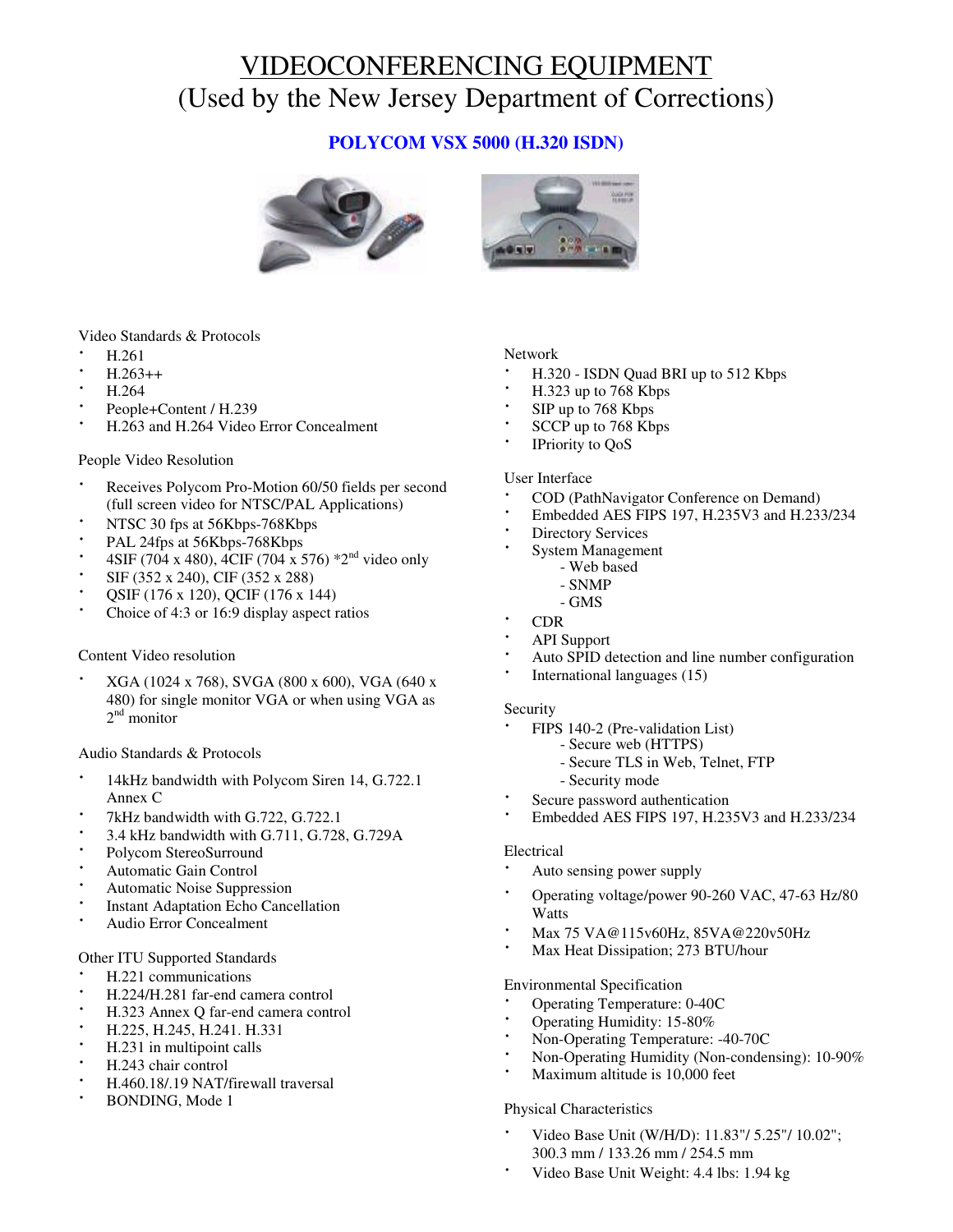# **POLYCOM VIEWSTATION SP384 (H.320 ISDN)**



# Standards Supported

- ITU-T H.320 (px64), H.323

### Video Standards

- H.261, Annex D
- H.263+, Annexes L, F, T, I

Other ITU Supported Standards

- H.221 Communication
- BONDING, Mode 1
- H.281 Far end camera control

### Video Resolution

FCIF; QCIF

# Graphics Resolution Slide Transmission Format

- H.261 Mode: 4 x FCIF

# Graphic Image Capture

JPEG via web browser

# Frame Rate

- H.320 Calls: 15 fps @56-320 Kbps
- H.320 Calls: 30 fps @336-768 Kbps
- H.323 Calls: 15 fps @56-320 Kbps
- H.323 Calls: 30 fps @384-768 Kbps

# Transmission Speed (data rates)

- H.320: 64-384 Kbps
- H.323: 64-768 Kbps

Video Inputs (NTSC or PAL) Main Camera / Document Camera or VCR S-Video or Composite

# Video Outputs (NTSC or PAL)

Main Monitor

S-Video or Composite

# Main Monitor Auto-PIP System

Auto-on, Auto-Swap, Auto-Off

Integrated Main Camera

- Image Sensor
- 1/3 in IT CCD

# Lens

- $12 \times Z$ oom; f=5.4 to 64.8 mm
- $F=1.8$  to 2.7 mm: Auto Focus -

# White Balance

**Automatic** 



### Camera Presets

- 10 Presets local camera / far-end camera

### Tracking Technique

Voice tracking or track to presets

# Audio Standards

- G.728, G.722, G.711
- Polycom Acoustic Plus 716

# Full Duplex Digital Audio

- Instant adaptation echo cancellation
- Automatic gain control
- Automatic noise suppression

# Audio Inputs/Outputs

Digital Microphone

- Headset microphone (Optional)
- Main monitor left and right audio-out
- Headset speaker

# Digital Microphone Pod

- Coverage 360 degrees
- Microphones have 3 hypercardioid elements
- Omni-directional coverage

# Remote Management

- Extensive diagnostics and software upgrades via PC, LAN or video call
- Supports Polycom Global Management System and Global Address Book

# Ethernet/Internet/Intranet Connectivity

- Supports TCPI/IP, DNS, WINS, SNMP, DHCP, ARP, WWW, ftp, Telnet
- 10/100 Mbps, Ethernet port
- T.120 Interface with Showstation IP, Webstation and Microsoft NetMeeting

# Webconferencing

- Integrated prsentation system supports Microsoft Powerpoint and NetMeeting
- Polycom SNAP for high resolution graphics capture
- VGA In with optional scan converter

# Network Interface

### ISDN Protocols

- NI-1, 5ESS, DMS100, ETSI
- Auto Network Setup
- Auto-SPID and switch detection

# Electrical

- Auto-sense power supply
- Operating voltage/power
- 90-260 VAC, 47-63Hz/ 40 watt